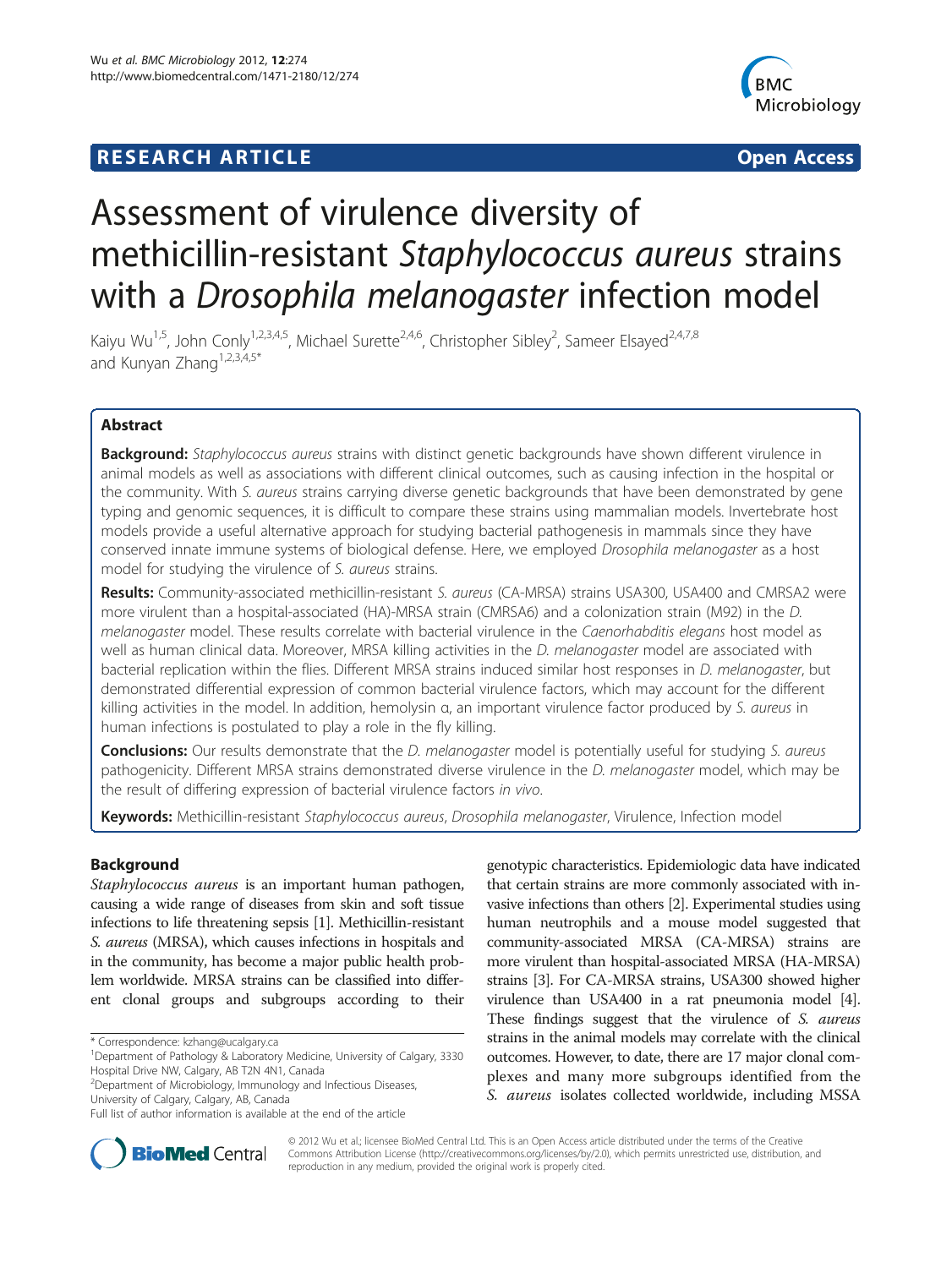and MRSA strains, and more are expected to be identified [[5\]](#page-8-0). Given this complexity it is difficult to compare the virulence of these strains using mammalian models.

We previously utilized the nematode, C. elegans, as a host model to analyze the virulence of major local clinical MRSA isolates, including those belonging to USA300, USA400, and Canadian epidemic strains MRSA 2 (CMRSA2) and CMRSA6. Our results demonstrated that CA-MRSA strains are more virulent than HA-MRSA strains [[6\]](#page-8-0). Moreover, the virulence of MRSA in the C. elegans model correlated well with the isolation of MRSA from clinically relevant invasive anatomic sites in humans [\[6,7\]](#page-8-0), suggesting that the invertebrate model could be a useful tool for studying S. aureus pathogenicity.

Drosophila melanogaster, the fruit fly, has a number of characteristics which make it a suitable model for studying host interactions with important human pathogens. Drosophila has a complex innate immune system and compared with the innate immunity of C. elegans. The fly has the toll and immune deficiency (IMD) signalling pathways that act in response to bacterial and fungal infections, which are homologous to the toll-like receptor (TLR) and tumour necrosis factor receptor (TNFR) pathways in mammals [\[8](#page-8-0)]. Drosophila has been used as an infection model for different bacterial species, including Pseudomonas aeruginosa [\[9,10](#page-8-0)], Mycobacterium marinum [\[11](#page-8-0)], Listeria monocytogenes [\[12\]](#page-8-0), and Salmonella [[13](#page-8-0)]. To date, a few lab strains of *S. aureus* have been analyzed using a fly model and demonstrated virulence [\[14](#page-8-0)], suggesting that *D. melanogaster* could be adapted as a convenient high-thoughput model for S. aureus infection.

In this study, we employed D. melanogaster as a host model to study the virulence of our major local MRSA epidemic strains with different genetic backgrounds. These strains exhibited differing degrees of virulence, with USA300, USA400, and CMRSA2 being more virulent than CMRSA6 and an M92 colonization strain, which correlated with human clinical data and with the C. elegans model for these same strains [[6\]](#page-8-0). We observed that the high virulence strains replicated and spread systemically within the fly in a significantly greater manner than they did in the low virulence strains, resulting in greater killing activities. This is thought to be due to greater expression of bacterial virulence factors. Our results suggest that the Drosophila fly model could be another useful invertebrate model for MRSA pathogenesis, and host immunity because of its well characterized innate immune system.

# Methods

# Bacterial strains and growth conditions

The Canadian epidemic MRSA reference strains CMRSA2, 6, 7, and 10 were provided by the National Microbiology Laboratory, Health Canada, Winnipeg, Canada [\[15\]](#page-8-0). Strain M92 is a strain which has only been associated with colonization of the nares in hospital staff at our local hospitals, but has not been associated with infection over the course of many years. The clinical isolates used in this study were identified by standard procedures as previously described [\[6\]](#page-8-0).

#### Maintenance of D. melanogaster and fly killing assay

D. melanogaster Canton S flies were maintained at room temperature on standard cornmeal agar. The feeding assay was performed as previously described [[16\]](#page-8-0). The pricking assay was modified from the method developed by Fehlbaum et al. [\[17](#page-8-0)]. Briefly, healthy 2–5 day-old female flies were anesthetised on ice and carefully pricked in the dorsal thorax with a 27.5-gauge needle (BD Biosciences) which had been dipped into bacterial cultures adjusted to a concentration of  $\sim 8 \times 10^8$  CFU/ml in brain-heart infusion (BHI) broth. Fly survival was monitored and recorded from 12 to 72 hours post inoculation. Survival curves were generated by the Kaplan-Meier method, and statistical significance was calculated by log-rank test using Prism 5 (GraphPad Software, Inc.).

#### Bacterial in vitro growth curve

Overnight bacterial cultures were diluted (1:1000) in fresh BHI broth or M9 minimal salt medium (BD Biosciences), with 200μl loaded onto a 96-well plate. Each well was covered with 50 μl of mineral oil to prevent evaporation. The growth curves of bacterial cultures at 25°C, which mimics the temperature inside fly body, were monitored photometrically by reading the optical density at 600nm using an automatic optical density measuring machine (1420 Multilabel Counter VICTOR, Perkin Elmer).

#### Bacterial in vivo growth inside flies

Bacterial replication was monitored throughout the fly pricking experiments, and only the live flies were assessed. In order to enumerate viable bacteria in the whole fly at 1, 6, 18, and 24 hours post infection, 8 infected flies were harvested, and the whole flies were homogenized using pestles (DiaMed), and the bacterial number per fly was enumerated. In order to enumerate the bacteria present in specific body parts *(i.e.* crop, head, leg, and wing), 8–10 infected flies were harvested and dissected at 18 hours post infection, with the specific body parts collected into 100μl phosphate buffered saline (PBS) followed by homogenization. The quantitative bacterial counts in the different body parts of each fly were enumerated. For both the whole fly and body part harvesting, the homogenate was re-suspended in 1 ml of PBS, and 100μl of 10-fold serial dilutions were plated onto tryptic soy agar (TSA) with ampicillin (50μg/ml). Colonies were counted following overnight incubation at 37°C. The Mann–Whitney test was performed to determine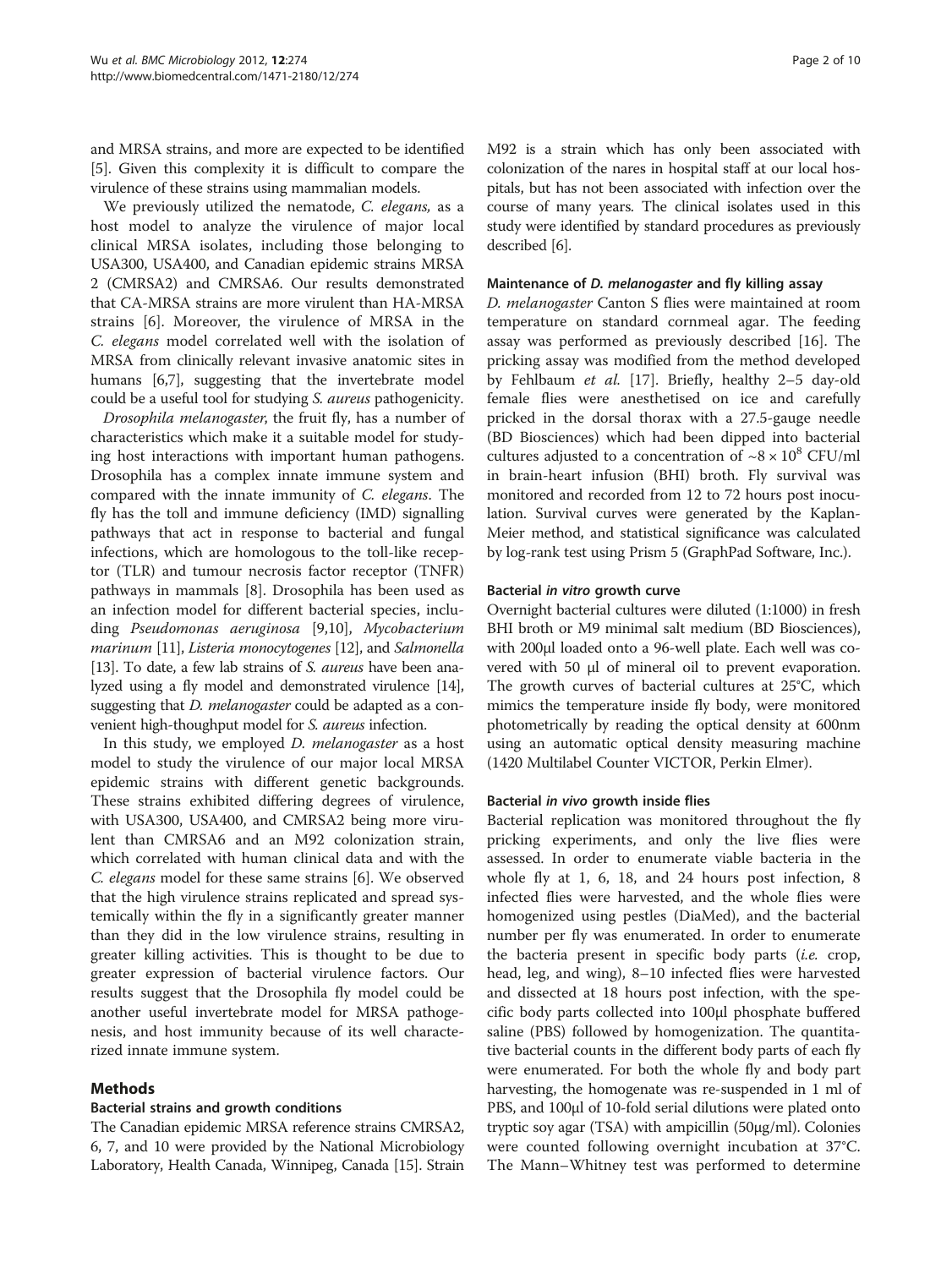significant differences between the different strains. For microscopic examination of the whole fly, the infected flies at 18 hours post infection were fixed in 10% neutral-buffered formalin and sent to the Histopathology Laboratory at the Faculty of Veterinary Medicine, University of Calgary, for processing, sectioning, and Gram staining.

#### RNA isolation and reverse transcription

For bacterial virulence gene expression in vitro, 0.5-ml of bacterial culture at the mid-log phase (OD<sub>600</sub> ~0.6) and the stationary phase ( $OD<sub>600</sub> \sim 4.5$  for CMRSA2 and CMRSA6, and  $OD_{600} \sim 5.0$  for USA300, USA400 and M92, based on the bacterial growth curve measurements for each strain) were aliquoted. The total RNA was extracted using TRIzol (Invitrogen). For host antimicrobial peptide (AMP) gene expression or in vivo bacterial virulence gene expression, total RNA from five flies chosen randomly at 6, 18, and 24 hours post-infection were extracted using TRIzol, as previously described [\[18](#page-8-0)]. Genomic DNA was eliminated by DNase I (Amp Grade, Invitrogen) treatment, and cDNA synthesis was performed with an iScript cDNA Synthesis kit (Bio-Rad, USA).

#### Quantitative real-time PCR

qRT-PCR was performed using iQ SYBR Green Supermix (Bio-Rad,USA) on a CFX96 Real-Time Detection System (Bio-Rad, USA). For host gene expression, the thermal cycle conditions were performed as described previously [[18](#page-8-0)]. The expression levels of Drosomycin, Diptericin, and Cecropin A1 at 18 hours post infection in the flies were normalized to the house keeping gene ribosome protein 49 (rp49) [\[18\]](#page-8-0). For bacterial gene expression, the expression levels of hla, hlg, sak, sspA, and hysA in different strains growing in BHI broth at mid-log and stationary phases and inside the flies were normalized to the control gene, gyrB, encoding DNA topoisomerase subunit B [[19](#page-8-0)]. All primers used for qRT-PCR are listed in Table 1. Relative target gene expression was calculated according to the ΔΔCt method, in which the fold difference in expression was  $2^{-\Delta\Delta Ct}$  [\[20](#page-8-0)]. The experiments were repeated at least three times. Student's t-test analysis was performed to determine significant differences of the host gene expressions in response to different MRSA strains and the virulence gene expression among different strains.

# Results

# MRSA strains with greater propensity to cause clinically invasive human infection showed increased fly killing activities

We tested both feeding and pricking methods to compare the virulence of clinical MRSA strains in the fly model. Feeding experiments did not show significant differences among these strains in terms of the killing

#### Table 1 Primers used for qRT-PCR analysis

| <b>Primers</b> | Sequence (5' to 3')                | Ref        |
|----------------|------------------------------------|------------|
| rp49 F         | GACGCTTCAAGGGACAGTATCTG            | $[18]$     |
| rp49 R         | AAACGCGGTTCTGCATGAG                | $[18]$     |
| $dpt$ -F       | <b>GCTGCGCAATCGCTTCTACT</b>        | $[18]$     |
| $dpt-R$        | TGGTGGAGTGGGCTTCATG                | $[18]$     |
| $dro-F$        | CGTGAGAACCTTTTCCAATATGATG          | $[18]$     |
| $dro-R$        | <b>TCCCAGGACCACCAGCAT</b>          | $[18]$     |
| cecA1-F        | <b>TCTTCGTTTTCGTCGCTCTC</b>        | $[18]$     |
| $c$ ecA1-R     | <b>CTTGTTGAGCGATTCCCAGT</b>        | [18]       |
| $h$ la-F       | <b>CTGATTACTATCCAAGAAATTCGATTG</b> | This study |
| $h$ la-R       | <b>CTTTCCAGCCTACTTTTTTATCAGT</b>   | This study |
| $h$ lg-F       | ATAGAAGATATCGGCCAAGG               | This study |
| $h$ lg-R       | <b>TTGCATCTTAACAACTAGGGC</b>       | This study |
| $s$ ak-F       | GACGCGAGTTATTTTGAACC               | This study |
| $s$ ak-R       | <b>TCTTTTGTAAGTGTAGTCCCAGG</b>     | This study |
| hysA-F         | GTTTGATGCTACA GAGAAAGAGG           | This study |
| hysA-R         | <b>CTGCGATTTTCTCAATATTACG</b>      | This study |
| sspA-F         | <b>GGGT TATTAGGTTG GTCATCG</b>     | This study |
| sspA-R         | AAGTGATCGGAATTCATTGG               | This study |
| $qyrB-F$       | ATCGACTTCAGAGAGAGGTTTG             | $[19]$     |
| gyrB-R         | CCGTTATCCGTTACTTTAATCCA            | $[19]$     |

activities (data not shown). However, pricking experiments demonstrated that different clinical MRSA strains had distinct killing activities. Flies injected with plain BHI broth were included as a negative control, for which no flies were killed during the whole period of the experiment. USA300, USA400 and CMRSA2, previously shown to have a greater propensity to cause clinically invasive human infection [\[6\]](#page-8-0), demonstrated high killing activities, with 51.4%, 60.3% and 72.8% of flies dead at 36 hours, and 83.5%, 84.9% and 97.7% of flies dead at 72 hours, respectively. No significant differences were observed between these strains (p>0.05) (Figure [1A](#page-3-0)). However, CMRSA6 showed significantly lower killing activity (p<0.05), whereby only 15.3% of flies died at 36 hours and 71.8% at 72 hours. Moreover, the colonization strain M92 showed significantly lower killing activity compared with CMRSA6 ( $p<0.05$ ). To further confirm the differential fly killing activities described above, two additional clinical isolates from each clonal group with similar genetic backgrounds were tested. It was noted that all isolates belonging to the same clonal group demonstrated similar killing activities (p>0.05) (Figure [1B-E](#page-3-0)). However, all the members of each clonal group from USA300, USA400 and CMRSA2 showed significant differences to all the members of CMRSA6 group (all  $p<0.05$ ), but no significant differences were observed between all the strains of each clonal groups from USA300, USA400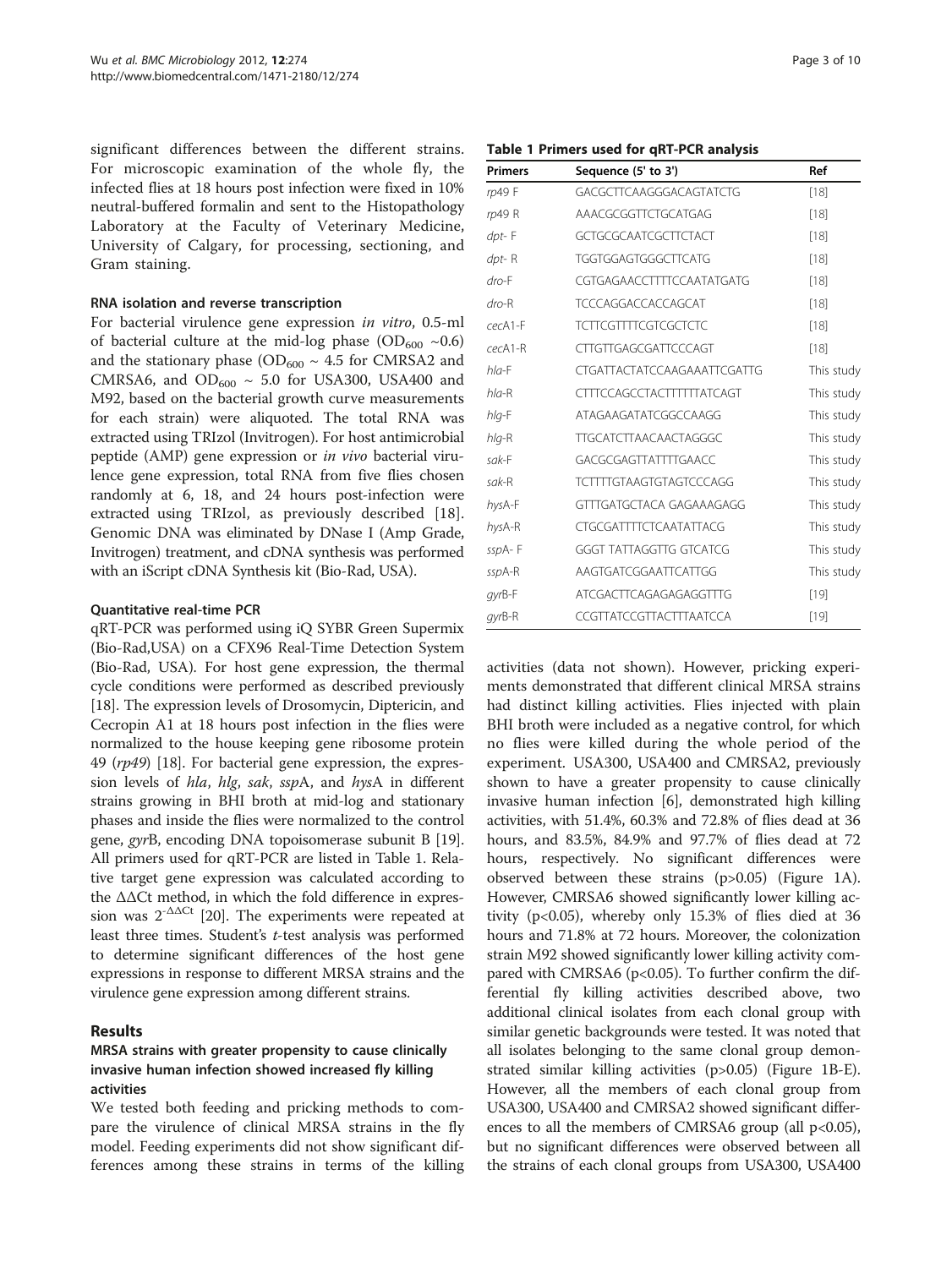<span id="page-3-0"></span>

and CMRSA2 (all p>0.05). Taken together, these results confirmed that USA300, USA400, and CMRSA2 strains were highly virulent in the fly model, while CMRSA6 and M92 were considered to be of lower virulence.

# MRSA proliferation and dissemination correlated with fly killing activity

We have observed that USA300, USA400, and CMRSA2 were more virulent than CMRSA6 and M92 in the fly model. To investigate whether the growth rate inside the flies was associated with the fly killing activity, we measured the bacterial growth *in vitro* (M9 minimal medium and BHI broth,  $25^{\circ}$ C) and *in vivo* (inside the fly).

The high virulence strains USA300 and USA400 had the highest growth rates in both BHI broth and M9 minimal medium; but CMRSA2 had a lower growth rate and similar virulence to USA300 and USA400 in the fly model (Figure [2A](#page-4-0) and [B](#page-4-0)), indicating that the growth rate in vitro was not associated with virulence in the fly model. On the other hand, in vivo results indicated that the high virulence strains had a higher growth rate than the low virulence strains in vivo. At 1 hour post infection, similar bacterial counts (0.43  $\times$  10<sup>4</sup> to 0.83  $\times$  10<sup>4</sup> CFU/fly) were observed for all MRSA strains (Figure [2C\)](#page-4-0). The bacterial counts per fly increased by time indicating that bacterial replication was occurring and  $1.8 \times 10^4$  -  $4.2 \times 10^4$ 

CFU/fly were observed for all strains at 6 hours. Following the 6 hour mark, the high virulence strains, USA300, USA400 and CMRSA2, grew exponentially and the viable bacterial counts were  $0.77 \times 10^8$ -1.7  $\times 10^8$  CFU/fly by 18 hours. The low virulence strains grew more slowly and by 18 hours the viable bacterial counts were  $0.72 \times 10^6$ CFU/fly for CMRSA6 and  $1.4 \times 10^6$  CFU/fly for M92. A significant difference was observed between the high virulence strains and the low virulence strains (p=0.003). At 24 hours post infection with the high virulence strains, dead flies were excluded from the experiment. With the surviving flies, the viable bacterial concentration per fly was approximately  $10^7$  CFU/fly for USA300 and CMRSA2 infected flies, and  $10^8$  CFU/fly for USA400. With CMRSA6 and M92 infected flies, the bacterial counts were about  $3.0 \times 10^6$  CFU/fly at 24 hours.

We further investigated whether the growth rate inside flies was associated with bacterial dissemination within the fly, or with a localized infection, depending on the strain of MRSA. The bacterial loads in different body parts (i.e. crop, head, wing and leg) of flies infected with the high and low virulence strains were determined. We found that bacterial cells were present in all body parts for all strains. However, the low virulence strains had lower numbers of bacteria in each body part compared to the high virulence strains. In the crops, more bacteria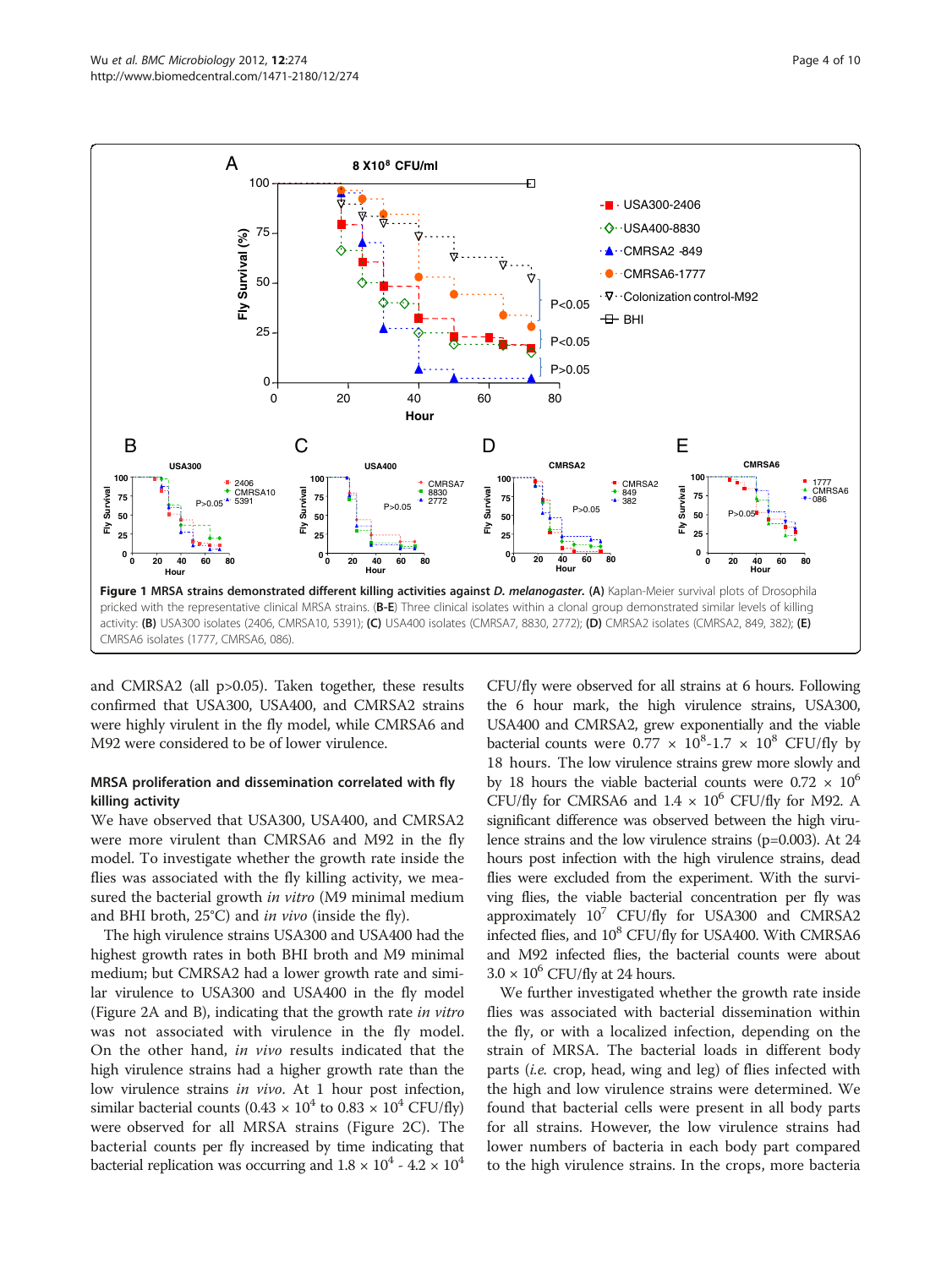<span id="page-4-0"></span>

were observed in USA300  $(6 \times 10^3 \text{ CFU/crop})$ , USA400  $(1.1 \times 10^4 \text{ CFU/crop})$ , and CMRSA2  $(3.5 \times 10^3 \text{ CFU/crop})$ infected flies than CMRSA6  $(1.6 \times 10^3 \text{ CFU/crop})$  and M92  $(1.2 \times 10^3 \text{ CFU/crop})$  infected flies at 18 hours

post infection. Similarly, there were higher numbers of USA300, USA400 and CMRSA2 (>3.3 folds) compared with CMRSA6 and M92 in the head, leg, and wing (Figure 2D-G). There were significant differences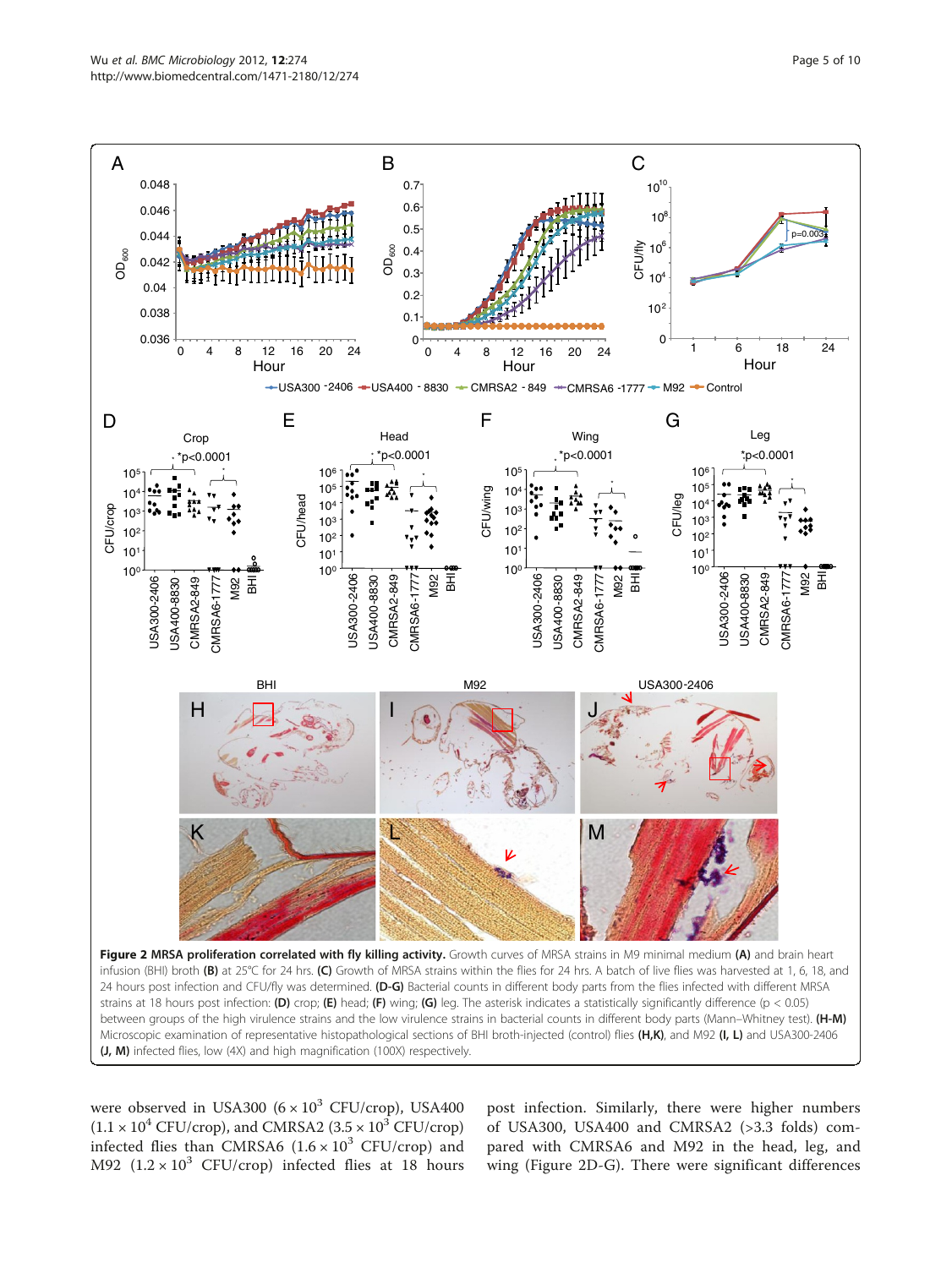<span id="page-5-0"></span>(p<0.0001) between the groups of the high virulence strains and the low virulence strains in terms of the bacterial load in these body parts.

To further demonstrate the difference in the in vivo growth rates between the high virulence and low virulence strains, we examined the flies infected with USA300-2406 (high virulence) and M92 (low virulence) by histopathology. As shown in Figure [2H-M,](#page-4-0) the M92 infected fly had a small number of Gram positive cocci in the dorsal thorax, while the USA300 infected fly had significantly greater concentration, as well as in other body parts compared with the M92 infected fly and the controls.

#### Host innate immune response to MRSA infection

Drosophila mounts innate responses following bacterial challenge by secreting different antimicrobial peptides (AMPs), such as drosomycin, diptericin, and cecropin A1. We measured the fly host immune response to different MRSA strains in order to determine whether this response correlates with the observed fly killing activity. The induction of drosomycin, diptericin and cecropin A1 in the infected flies was shown as a fold change of transcriptional level relative to the constitutive transcriptional level of these genes in control flies pricked with BHI broth. For all strains, the transcription of all three AMPs was activated post infection. No significant difference in drosomycin or diptericin gene expression was observed among the flies infected with the various strains. (Figure 3A and B). There was a marked difference noted for cecropin A1 gene expression among the various strains. The transcriptional level increased 37- to 54-fold for all flies 6 hours post infection, and 146 to 1253-fold at 18 hours (Figure 3C). At 18 hours, the transcriptional level of cecropin A1 was 146-fold higher in the M92-infected flies than the control flies, which was significantly lower than the fold increase seen in the flies infected with the other strains  $(642-1253 \text{ fold}, \text{p}=0.03)$ . This difference was also observed at 24 hours post infection, although no statistical difference was observed. Our results demonstrated that different MRSA strains induced similar levels of fly innate immune responses

# Different MRSA strains have distinct bacterial virulence gene expression patterns

except for M92 which induced much less cecropin A1.

Since different MRSA strains induced similar host responses, we determined whether the differences in S. *aureus* virulence seen in the fly model could be accounted for by differing bacterial virulence gene transcriptional levels. We compared the transcriptional levels of 5 common virulence genes using qRT-PCR. These genes included 2 haemolysins (hemolysin  $\alpha$  and  $\gamma$ ; hla and hlg) and 3 exoenzymes (hyaluronidase, staphylokinase, and V8 protease; hysA, sak and sspA) in MRSA strains using qRT-PCR. Due to the fact that the quantity of RNA was low at 6 hours and most flies were dead at 24 hours post infection, only bacterial RNA at 18 hours was harvested.

The first comparison that was made for virulence gene expression was between the mid-log and stationary phases of bacteria grown in BHI broth. The expressions of *hla, hlg* and *sak* were higher in the stationary phase than in the mid-log phase for all strains (Figure [4A](#page-6-0)), which is consistent with previous studies [\[21-23](#page-8-0)]. The expressions of sspA and hysA were higher in the mid-log phase for some strains, suggesting that the expression of these genes varied among strains. We subsequently compared the virulence gene expression of S. aureus strains against that of M92 in vitro (Figure [4B](#page-6-0)). All strains were found to have lower hla expression than M92 in vitro, but varied in the expression of other genes, with no specific pattern noted. When *in vivo* virulence gene



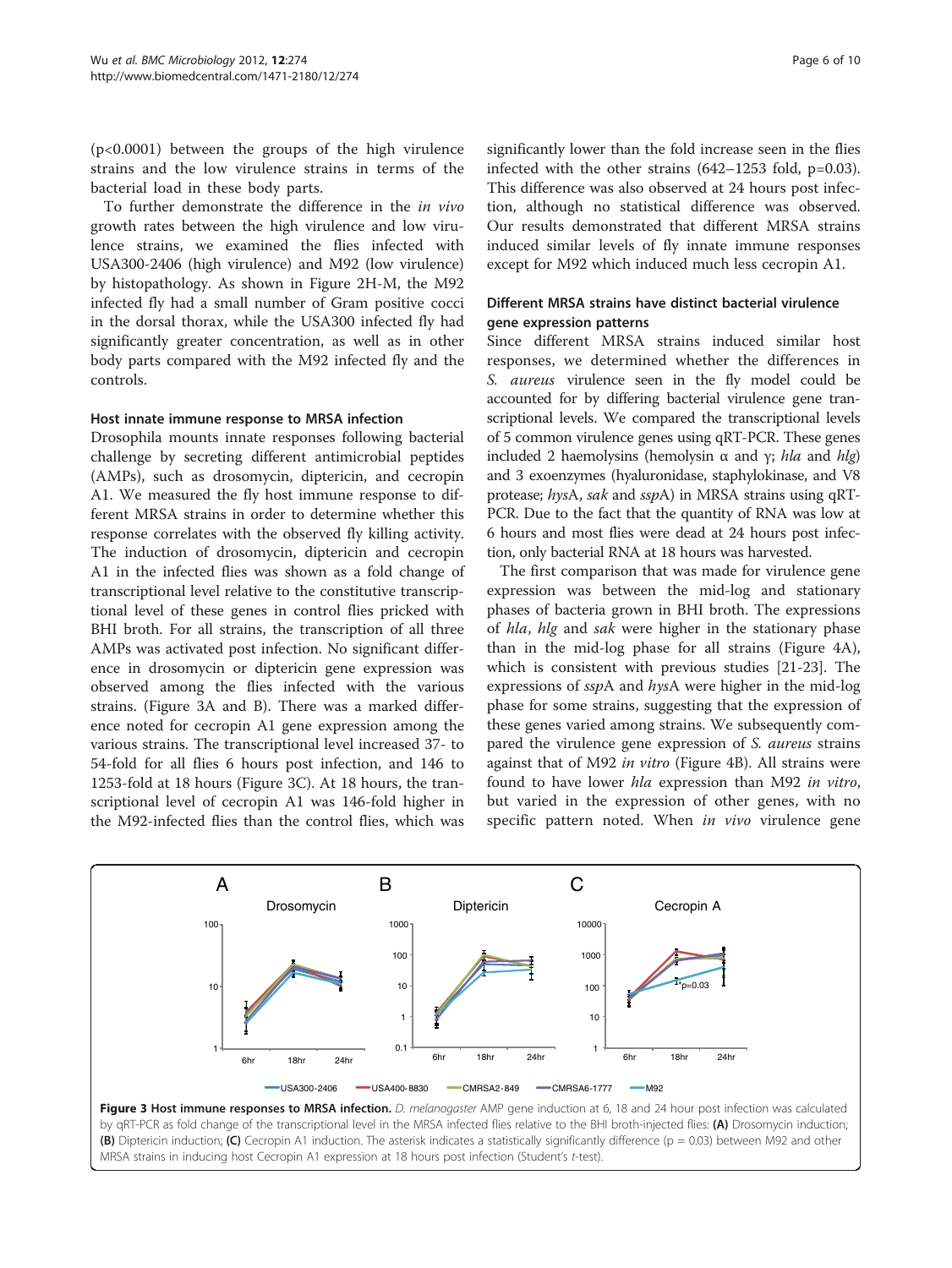<span id="page-6-0"></span>

expression was examined, it was noted that hla expression was significantly higher in all high virulence strains (USA300, USA400 and CMRSA2; p values: 0.0013, 0.038 and 0.0015, respectively) but not in the low virulence strain CMRSA6 as compared with M92 (Figure 4C). High in vivo expression of sak and sspA were also observed in the high virulence strains but not all of them exhibited significant difference (sak, p values: 0.006, 0.007 and 0.0698 for USA300, USA400 and CMRSA2, respectively; sspA, all  $p > 0.05$ ) (Figure 4C). The other genes displayed different gene expression patterns in different strains without correlation with fly killing activity. CMRSA6, a low virulence strain, showed lower in vivo gene expression compared with M92 for all genes tested.

# **Discussion**

Needham and co-workers [[14](#page-8-0)] have shown that a limited number of S. aureus lab strains caused fly death following injection of bacteria into the dorsal thorax of the flies, suggesting it is a useful model for high-throughput analysis of S. aureus virulence determinant. In this study, we compared the virulence of MRSA strains with different genetic backgrounds using the fly model and demonstrated that they had different fly killing activities, where USA300, USA400, and CMRSA2 strains had greater killing activities compared to CMRSA6 and M92. We had previously described the nematocidal activity of these strains in the C. elegans host model, in which USA300, USA400, and CMRSA2 were demonstrated to be virulent, but CRMSA6 and M92 were non-virulent. [[6\]](#page-8-0). The results from this study further support the notion that innate immunity is conserved between C. elegans and D. melanogaster. C. elegans and D. melanogaster are evolutionarily closely related and have been shown to

possess homologous proteins in the innate immunity, such as p38 MAPK [\[24](#page-8-0)],

It has been demonstrated that P. aeruginosa is capable of invading and degrading fly tissues, possibly utilizing the fly tissues as a nutrient source [[25](#page-8-0)]. For S. aureus, it induces systemic infection in the flies following injection into the dorsal thorax, wherein S. aureus cells were found to be present throughout the body of the fly, followed by fly death [\[14\]](#page-8-0). In this study we demonstrated that the low virulence strains were limited to a localized infection, but the high virulence MRSA strains proliferated and spread systemically compared with the low virulence strains. We noted that the growth rate in vivo does not correlate with that in vitro, either in rich or minimal medium (Figure [2A-C](#page-4-0)). Bacterial counts in various fly body parts, as well as Gram staining and microscopic examination revealed that less than 1% of the entire bacterial load was seen in these different body parts suggesting that most bacteria were probably still located near or outside the injection sites of the dorsal thorax, and bacteria likely entered the circulatory system and subsequently spread to the different fly organs. However, compared with the low virulence strains, significantly more bacterial cells were observed in the organs and tissues of the flies infected with the high virulence strains. This observation is further supported by microscopic and histopathological examination of the whole fly. It is possible that the bacteria encountered the host AMPs and phagocytes, and that the immune response was capable of inhibiting proliferation and further spreading of the low virulence strains compared with the high virulence strains. It was also noticed that two low virulence strains, CMRSA6-1777 and M92 have the same *in vivo* growth but different virulence, which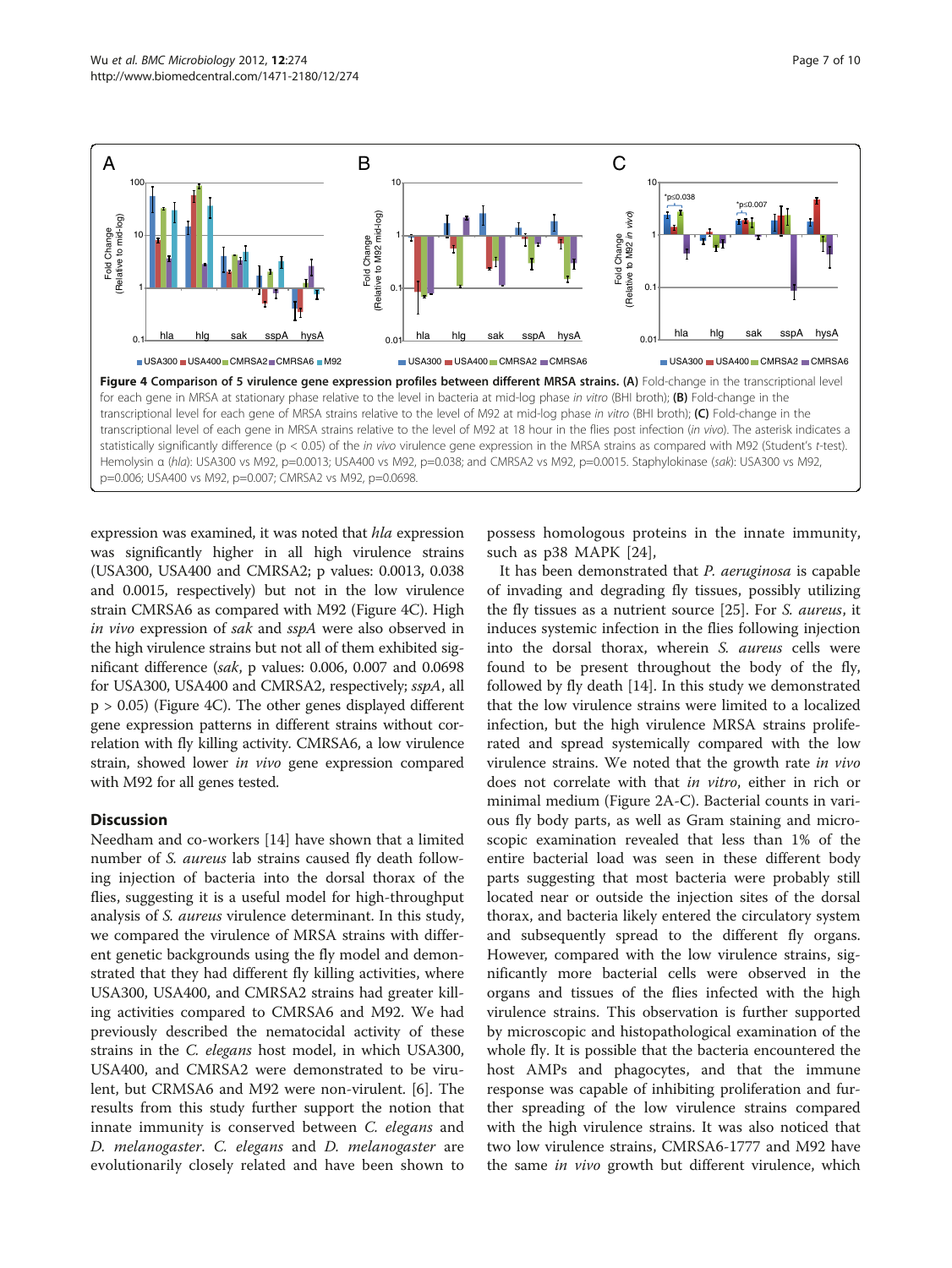needs to be further investigated in the future studies. For CMRSA2-849, which had the highest cfu counts and caused the most deaths after 72 hrs, the killing mechanisms may be more complex.

To better understand the host-pathogen interactions, we assessed the host immune response to MRSA strains having different genetic backgrounds. D. melanogaster has a well described innate immune system and activation of the toll and the immune deficiency (IMD) signalling pathways by infection leads to synthesis of AMPs. These small peptides are primarily produced in the fat body and secreted into the hemolymph [\[26\]](#page-8-0). AMPs have various properties, including microbicidal activity against Gram-negative bacteria, Gram-positive bacteria, and/or fungi. It has been shown that diptericin and cecropin are active against Gram-negative bacteria while drosomycin is active against fungi. However, one study showed that in the wild type flies, S. aureus elicited a strong induction of AMP genes, including cecropin A, drosomycin, and diptericin [\[27](#page-8-0)]. This study demonstrated that MRSA strains with different genetic backgrounds are capable of inducing the expression of these genes, with the highest expression level at 18 hours, and with a decrease or stabilization at 24 hours. The high virulence strains did not suppress AMP gene expression, but rather induced AMP gene expression to the same extent that low virulence strains did. This finding is in contrast to previous observations in a *P. aeruginosa – D. melanogaster* infection model whereby a virulent *P. aeruginosa* strain suppressed or poorly elicited AMP gene expression, while the avirulent strain induced gene expression [[28\]](#page-8-0). In the current study, the low virulence strain, M92, induced significantly less cecropin A1 expression at 18 hours post infection compared with the other strains (Figure [3C](#page-5-0)) even though M92 and CMRSA6 are both the low virulence strains. As described earlier, M92 is a colonization strain, isolated from health care workers and has never been associated with infection. This strain may have developed the ability to tune down the host immune response thereby facilitating colonization rather than clearance by the host. Alternatively, this strain may have lost virulence factors associated with inducing high levels of cecropin A1 in the flies. The mechanism for this observation requires further study.

The mechanisms contributing to the virulence of S. aureus are likely determined by the genetic background of each strain as well by the specific combination of virulence genes. Previously, we have determined the presence of 34 virulence genes studied by PCR in MRSA strains, but no specific genes that were directly associated with the hypervirulence of USA300, USA400, and CMRSA2 were identified [\[6\]](#page-8-0). The different virulence between these MRSA strains in the fly model may have resulted from differential bacterial virulence gene expression, as Loughman et al. have shown that differential bacterial virulence gene expression can be associated with different clinical outcomes during human infections [\[29](#page-8-0)]. In this study we determined the in vitro and in vivo expression levels of 5 common bacterial virulence genes, including 2 hemolysins (hla and hlg) and 3 exoenzymes (sak, hysA and  $sspA$ ), involved in invasive *S. aureus* infection. Our results agreed with previous studies that hla, hlg, and sak, had higher gene expression levels in the stationary growth phase for all strains (Figure [4A](#page-6-0)) [[21](#page-8-0)-[23](#page-8-0)]. Other studies also noted that sspA was expressed more in the stationary phase [[30](#page-8-0)], while hysA was expressed to a lesser degree [\[31](#page-8-0)]. Our results showed that the expression levels of sspA and hysA differed in the individual strains (Figure [4A](#page-6-0)), suggesting that regulation of these gene varies between strains, which could be related to the specific genetic background. Further comparisons demonstrated that the expression of hla in vivo was significantly higher in all high virulence strains compared to both low virulence strains although the opposite results were observed in vitro (Figure [4B,C](#page-6-0)). Hemolysin  $\alpha$  has been implicated as one of the most important virulence factors for S. aureus [[32](#page-9-0)], not only in forming pores on the host cell membrane, but also in inducing the release of cytokines and chemokines [[33](#page-9-0)]. Vaccination against hemolysin α showed efficient protection for mice in a S. aureus-induced pneumonia model [[34](#page-9-0),[35](#page-9-0)]. A recent study also demonstrated that hemolysin α contributed to severe skin infection caused by a USA300 strain in a mouse model, and that vaccination against hemolysin α provided efficient protection in this model [[36](#page-9-0)]. Collectively, previous studies and our results suggest that killing activity in the fly model arises from the interplay of multiple virulence factors, with hemolysin  $\alpha$ being one of the major factors contributing to the virulence in the model. However, this hypothesis requires confirmation in future studies. Additionally, it is necessary to point out that the fly model is still an invertebrate model and the virulence in the fly model may not necessarily reflect the virulence in human infection. For example, as shown in a previous study [[14](#page-8-0)], *agr* and *sar* mutants, which have reduced virulence in mammalian models [[37](#page-9-0),[38](#page-9-0)], did not show significantly attenuated virulence in the fly model.

# Conclusions

Our results demonstrated that the *D. melanogaster* model was a useful model for studying the virulence of MRSA, as MRSA strains with the distinct genetic backgrounds had different degrees of virulence in the D. melanogaster model, which may have resulted from the differential expression of bacterial virulence factors in vivo. These results are similar to what we observed in the C. elegans model and, therefore, the fly represents another model for the high-throughput analysis of S. aureus virulence. We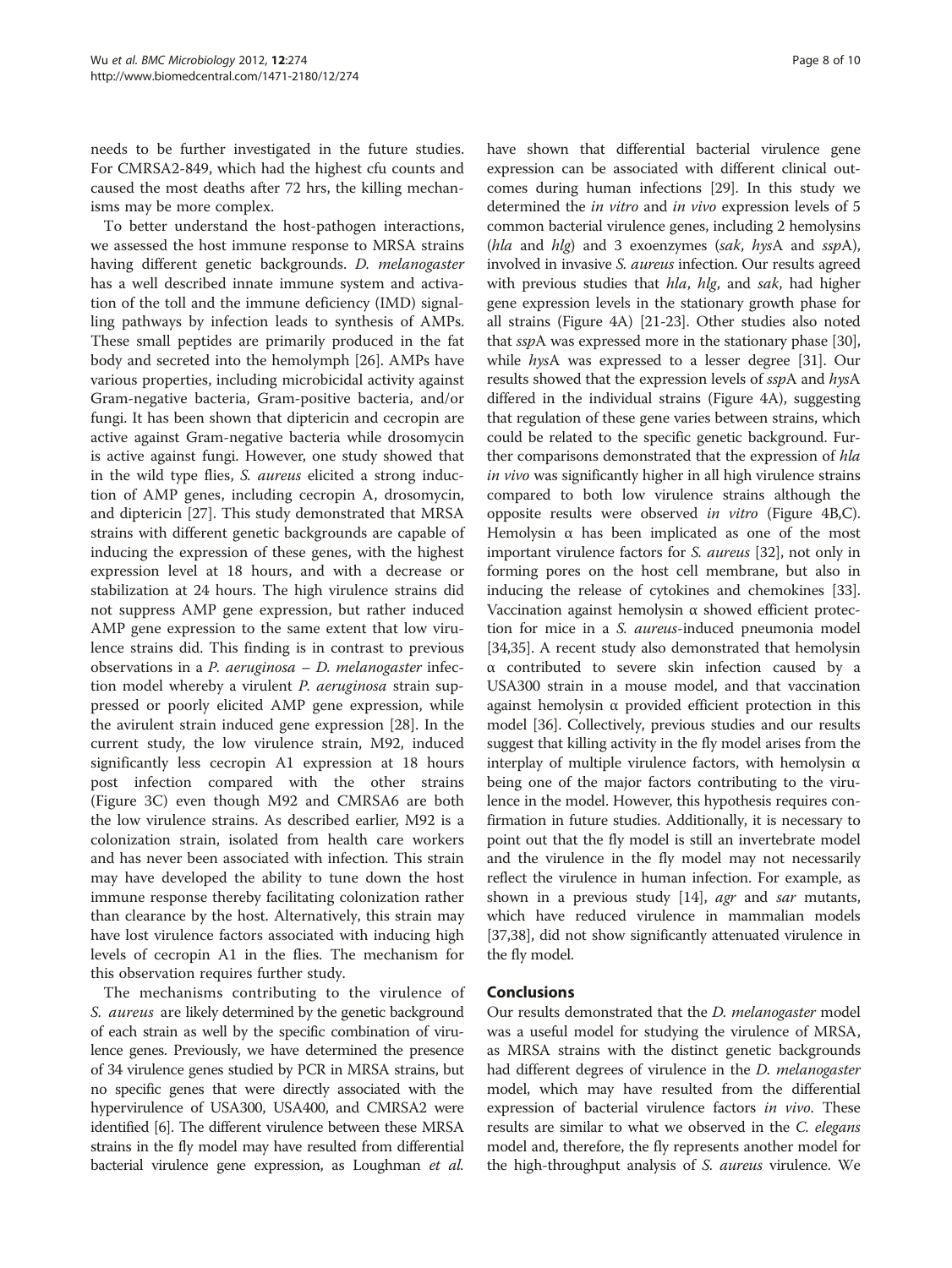<span id="page-8-0"></span>believe the information obtained from this study provides new insights into the interactions between bacteria and the host, but we recognize more studies will be needed to elucidate the killing mechanism in the fly model.

#### Authors' contributions

KW and KZ conceived the idea and designed the overall study. KW performed experiments. JC, MS, CS and SE contributed to the experimental design and the analyses of the experimental results. JC and KZ supervised the overall study. KW and KZ prepared the manuscript. All authors have read, commented and approved the final manuscript.

#### Acknowledgement

This work was presented (abstract No. 618) in part at the 13th International Symposium on Staphylococci and Staphylococcal Infections, Cairns, Queensland, Australia, 7–10 September 2008. This work was in part supported by the Alberta Heritage Foundation for Medical Research (grant to KZ and JC) and the Centre for Antimicrobial Resistance (CAR), Alberta Health Services.

#### Author details

<sup>1</sup>Department of Pathology & Laboratory Medicine, University of Calgary, 3330 Hospital Drive NW, Calgary, AB T2N 4N1, Canada. <sup>2</sup>Department of Microbiology, Immunology and Infectious Diseases, University of Calgary, Calgary, AB, Canada. <sup>3</sup>Department of Medicine, University of Calgary, Calgary, AB, Canada. <sup>4</sup>The Calvin, Phoebe and Joan Snyder Institute for Chronic Diseases, University of Calgary, Calgary, AB, Canada. <sup>5</sup>Centre for Antimicrobial Resistance, Alberta Health Services/Calgary Laboratory Services/University of Calgary, Calgary, AB, Canada. <sup>6</sup>Farncombe Family Digestive Health Research Institute, Departments of Medicine and Biochemistry and Biomedical Sciences, McMaster University, Hamilton, ON, Canada. <sup>7</sup>Department of Medicine, University of Western Ontario, London, ON, Canada. <sup>8</sup>Department of Microbiology & Infectious Disease, University of Western Ontario, London, ON, Canada.

#### Received: 3 November 2012 Accepted: 20 November 2012 Published: 23 November 2012

#### References

- 1. Crossley KB, Jefferson KK, Archer GL, Fowler VG Jr: The staphylococci in human disease. 2nd edition. West Sussex, UK: Wiley-Blackwell; 2009.
- 2. Klevens RM, Morrison MA, Nadle J, Petit S, Gershman K, Ray S, Harrison LH, Lynfield R, Dumyati G, Townes JM, et al: Invasive methicillin-resistant Staphylococcus aureus infections in the United States. JAMA 2007, 298 (15):1763–1771.
- 3. Voyich JM, Braughton KR, Sturdevant DE, Whitney AR, Said-Salim B, Porcella SF, Long RD, Dorward DW, Gardner DJ, Kreiswirth BN, et al: Insights into mechanisms used by Staphylococcus aureus to avoid destruction by human neutrophils. J Immunol 2005, 175(6):3907–3919.
- 4. Montgomery CP, Boyle-Vavra S, Adem PV, Lee JC, Husain AN, Clasen J, Daum RS: Comparison of virulence in community-associated methicillinresistant Staphylococcus aureus pulsotypes USA300 and USA400 in a rat model of pneumonia. J Infect Dis 2008, 198(4):561–570.
- Chambers HF, Deleo FR: Waves of resistance: Staphylococcus aureus in the antibiotic era. Nat Rev Microbiol 2009, 7(9):629–641.
- 6. Wu K, Conly J, McClure JA, Elsayed S, Louie T, Zhang K: Caenorhabditis elegans as a host model for community-associated methicillin-resistant Staphylococcus aureus. Clin Microbiol Infect 2010, 16(3):245–254.
- 7. Conly J, Wu K, Zhang K, Shurgold J, Gravel D, Campbell J, Mulvey M, Simor A, Byrce E, Loeb M, et al: Comparison of Hospital vs Community Associated Methicillin-Resistant Staphylococcus aureus Strains (MRSA) in the Canadian Nosocomial Infection Surveillance Program from 1995–2005: Correlation of Clinical Invasiveness with a Caenorhabditus elegans Host Model [Abstract]. The 14<sup>th</sup> International Symposium on Staphylococci and Staphylococcal Infection: 2010. (Bath, United Kingdom), 159: abstract 148.
- Ferrandon D, Imler JL, Hetru C, Hoffmann JA: The Drosophila systemic immune response: sensing and signalling during bacterial and fungal infections. Nat Rev Immunol 2007, 7(11):862–874.
- 9. D'Argenio DA, Gallagher LA, Berg CA, Manoil C: Drosophila as a model host for Pseudomonas aeruginosa infection. J Bacteriol 2001, 183(4):1466–1471.
- 10. Sibley CD, Duan K, Fischer C, Parkins MD, Storey DG, Rabin HR, Surette MG: Discerning the complexity of community interactions using a Drosophila model of polymicrobial infections. PLoS Pathog 2008, 4(10):e1000184.
- 11. Dionne MS, Ghori N, Schneider DS: Drosophila melanogaster is a genetically tractable model host for Mycobacterium marinum. Infect Immun 2003, 71(6):3540–3550.
- 12. Mansfield BE, Dionne MS, Schneider DS, Freitag NE: Exploration of hostpathogen interactions using Listeria monocytogenes and Drosophila melanogaster. Cell Microbiol 2003, 5(12):901–911.
- 13. Brandt SM, Dionne MS, Khush RS, Pham LN, Vigdal TJ, Schneider DS: Secreted bacterial effectors and host-produced Eiger/TNF drive death in a Salmonella-infected fruit fly. PLoS Biol 2004, 2(12):e418.
- 14. Needham AJ, Kibart M, Crossley H, Ingham PW, Foster SJ: Drosophila melanogaster as a model host for Staphylococcus aureus infection. Microbiology 2004, 150(Pt 7):2347–2355.
- 15. Christianson S, Golding GR, Campbell J, Mulvey MR: Comparative genomics of Canadian epidemic lineages of methicillin-resistant Staphylococcus aureus. J Clin Microbiol 2007, 45(6):1904–1911.
- 16. Chugani SA, Whiteley M, Lee KM, D'Argenio D, Manoil C, Greenberg EP: QscR, a modulator of quorum-sensing signal synthesis and virulence in Pseudomonas aeruginosa. Proc Natl Acad Sci U S A 2001, 98(5):2752–2757.
- 17. Fehlbaum P, Bulet P, Michaut L, Lagueux M, Broekaert WF, Hetru C, Hoffmann JA: Insect immunity. Septic injury of Drosophila induces the synthesis of a potent antifungal peptide with sequence homology to plant antifungal peptides. J Biol Chem 1994, 269(52):33159–33163.
- 18. Romeo Y, Lemaitre B: Drosophila immunity: methods for monitoring the activity of Toll and Imd signaling pathways. Methods Mol Biol 2008, 415:379–394.
- 19. Kenny JG, Ward D, Josefsson E, Jonsson IM, Hinds J, Rees HH, Lindsay JA, Tarkowski A, Horsburgh MJ: The Staphylococcus aureus response to unsaturated long chain free fatty acids: survival mechanisms and virulence implications. PLoS One 2009, 4(2):e4344.
- 20. Livak KJ, Schmittgen TD: Analysis of relative gene expression data using real-time quantitative PCR and the 2(−Delta Delta C(T)) Method. Methods 2001, 25(4):402–408.
- 21. Nariya H, Izaki K, Kamio Y: The C-terminal region of the S component of staphylococcal leukocidin is essential for the biological activity of the toxin. FEBS Lett 1993, 329(1–2):219–222.
- 22. Yamazaki K, Kato F, Kamio Y, Kaneko J: Expression of gamma-hemolysin regulated by sae in Staphylococcus aureus strain Smith 5R. FEMS Microbiol Lett 2006, 259(2):174–180.
- 23. Recsei P, Kreiswirth B, O'Reilly M, Schlievert P, Gruss A, Novick RP: Regulation of exoprotein gene expression in Staphylococcus aureus by agar. Mol Gen Genet 1986, 202(1):58–61.
- 24. Irazoqui JE, Urbach JM, Ausubel FM: Evolution of host innate defence: insights from Caenorhabditis elegans and primitive invertebrates. Nat Rev Immunol 2010, 10(1):47–58.
- 25. Lau GW, Goumnerov BC, Walendziewicz CL, Hewitson J, Xiao W, Mahajan-Miklos S, Tompkins RG, Perkins LA, Rahme LG: The Drosophila melanogaster toll pathway participates in resistance to infection by the gram-negative human pathogen Pseudomonas aeruginosa. Infect Immun 2003, 71 (7):4059–4066.
- 26. Imler JL, Hoffmann JA: Signaling mechanisms in the antimicrobial host defense of Drosophila. Curr Opin Microbiol 2000, 3(1):16–22.
- 27. Hedengren-Olcott M, Olcott MC, Mooney DT, Ekengren S, Geller BL, Taylor BJ: Differential activation of the NF-kappaB-like factors Relish and Dif in Drosophila melanogaster by fungi and Gram-positive bacteria. J Biol Chem 2004, 279(20):21121–21127.
- 28. Apidianakis Y, Mindrinos MN, Xiao W, Lau GW, Baldini RL, Davis RW, Rahme LG: Profiling early infection responses: Pseudomonas aeruginosa eludes host defenses by suppressing antimicrobial peptide gene expression. Proc Natl Acad Sci U S A 2005, 102(7):2573–2578.
- 29. Loughman JA, Fritz SA, Storch GA, Hunstad DA: Virulence gene expression in human community-acquired Staphylococcus aureus infection. J Infect Dis 2009, 199(3):294–301.
- 30. Gustafsson E, Oscarsson J: Maximal transcription of aur (aureolysin) and sspA (serine protease) in Staphylococcus aureus requires staphylococcal accessory regulator R (sarR) activity. FEMS Microbiol Lett 2008, 284(2):158-164.
- 31. Makris G, Wright JD, Ingham E, Holland KT: The hyaluronate lyase of Staphylococcus aureus - a virulence factor? Microbiology 2004, 150(Pt 6):2005–2013.